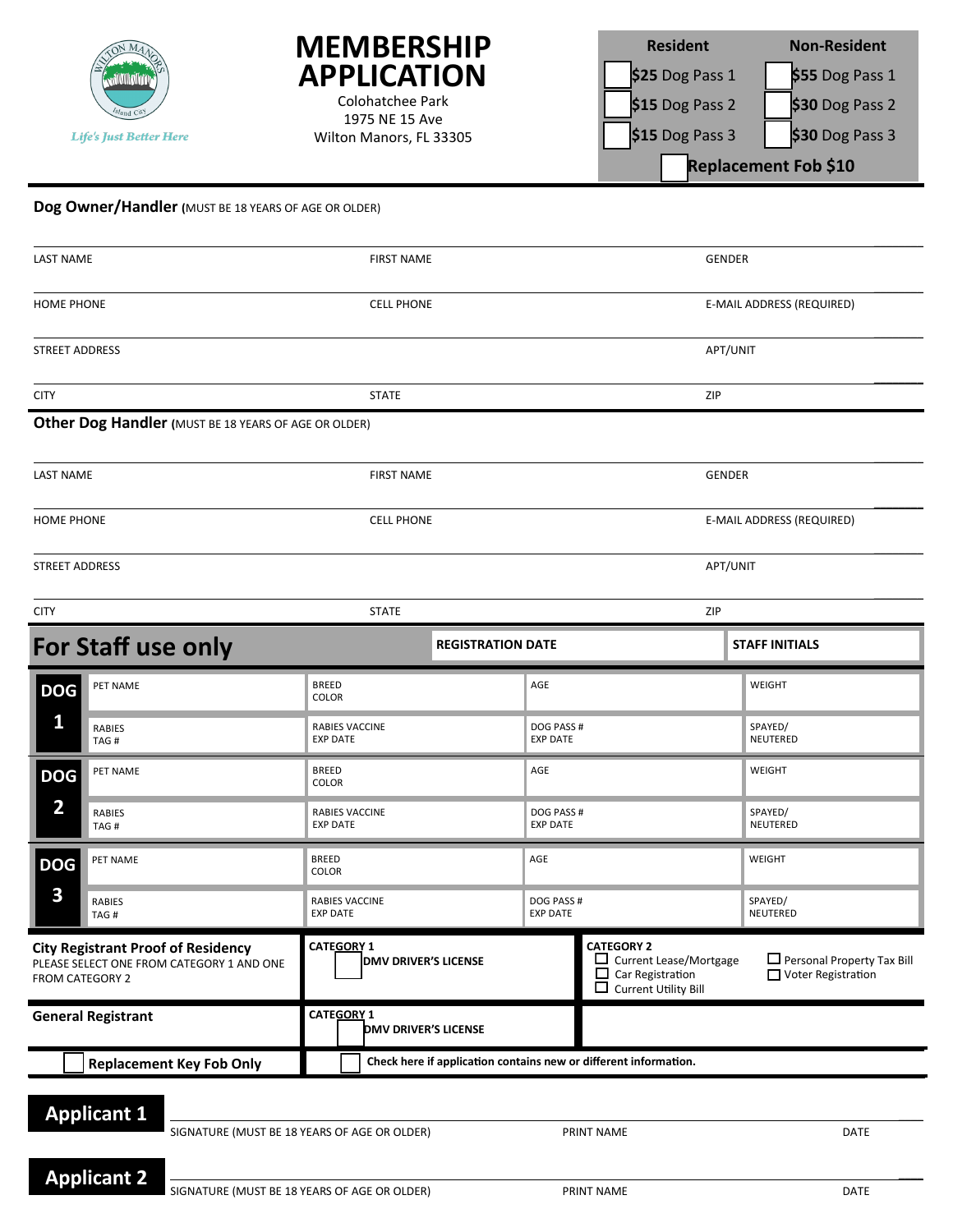

## **MEMBERSHIP APPLICATION PROCESS FOR ANNUAL DOG PARK PASS**

## **An annual Dog Park may be purchased only at one location:**

## **HAGEN PARK COMMUNITY CENTER**

2020 Wilton Dr., Wilton Manors, FL 33305 (954) 390-2130 Monday-Thursday 7:30am-9:00pm Friday 7:30am-6:00pm Saturday 8:00am-12:00pm

- 1. Bring completed application form, Colohatchee Dog Park Rules and Regulations, and the "Acceptance of Risk and Release of Liability and Waiver Form" each fully executed by all dog owners/handlers who are 18 years or older to Hagen Park Community Center.
- 2. Bring supporting documentation:
	- Proof of rabies vaccination for each dog that is registered to use the City's Dog Park.
	- Proof of Wilton Manors residency (if applicable, see application form for acceptable documentation).
	- Driver's license or equivalent government photo identification for all dog owners/handlers who are 18 years or older.
- 3. Payment for passes:
	- Resident fee is \$20, \$15 for each additional dog.
	- Non-Resident fee is \$55, \$30 for each additional dog.
	- Hagen Park Community Center accepts cash, check or credit card as a form of payment.

## **How to obtain an additional key fob if lost:**

- 1. Only one (1) key fob per application will be issued; however, if it is lost, you must apply for a replacement.
- 2. In order to apply, bring the following to the above location:
	- Completed application; and
	- Payment for the replacement key fob.
- 3. Park staff will review and issue a new key fob. Misplaced or lost key fobs will be deactivated.

## **PLEASE NOTE**

- Bring your key fob with you each time you visit the dog park.
- Do not allow the use of your key fob by any person not listed in your application.
- If you lose your Dog Park key fob, see Park Staff for a replacement (\$10 fee).
- **DOG PARK KEY FOB WILL EXPIRE ONE (1) YEAR FROM DATE OF PURCHASE. HOWEVER, KEY FOB WILL BE DE-ACTIVATED ON THE DATE THE RABIES VACCINATION RECORD EXPIRES. ONCE PROOF OF RENEWED RABIES VACCINATION RECORD IS PROVIDED, THE KEY FOB WILL BE RE-ACTIVATED.**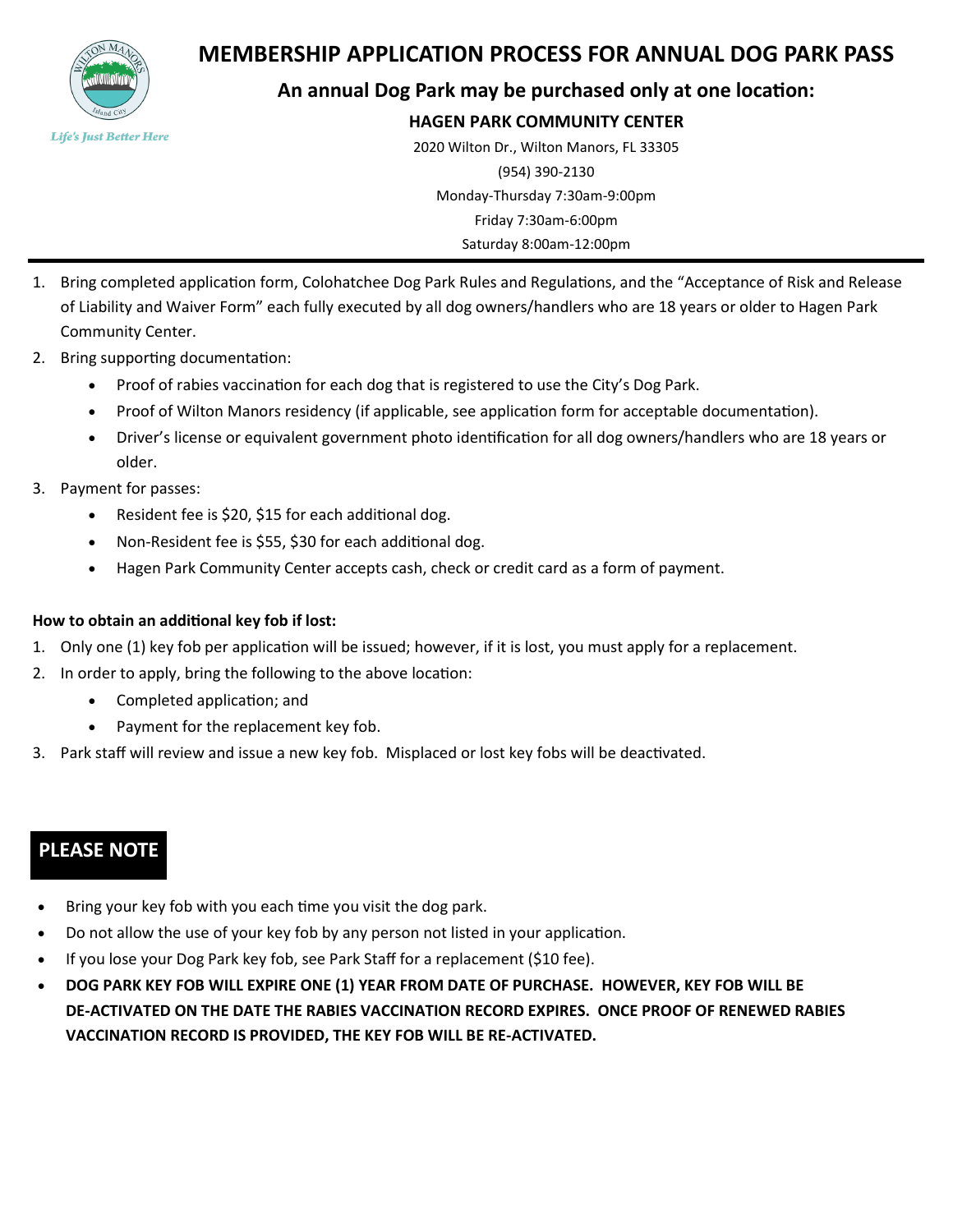

## **COLOHATCHEE DOG PARK**

## **RULES AND REGULATIONS**

Dog Park Hours of Operation 8:00am until sunset daily Closed on Tuesday & Wednesday

- 1. No animals other than dogs may be brought into the fenced area.
- 2. Dogs shall wear a collar with ID and display dog license and rabies vaccination at all times while in the park.
- 3. All dogs must be leashed until safely inside the Dog Park and returned to a leash prior to exiting the Dog Park. Owners/ Handlers must have one(1) leash per dog at all times.
- 4. Dog owners/handlers must remain in the fenced area while their 17. No attendant will be on duty; the use of the Dog Park is dogs are using the Dog Park. Owners/handlers must be in view of their dogs with voice control at all times.
- 5. Dog owners/handlers must be age 18 or older to be allowed in the Dog Park area. Children accompanying dog owners/ handlers must be strictly supervised by an adult. Spectators should remain outside the fenced area.
- 6. Aggressive dogs and female dogs in heat are not allowed inside the Dog Park. Owners/handlers must immediately leash and remove dogs from the Dog Park at the first sign of aggression, hostility, or combative behavior.
- 7. Dog owners/handlers must pick up after their dog(s) and use proper disposal containers provided.
- 8. Food or treats (dog or human) are not permitted.
- 9. Smoking and eating are not allowed inside the Dog Park.
- 10. Sick or injured dogs are not allowed inside the Dog Park. Owners/handlers of dogs with a known sickness/injury or displaying sick or injured behavior will be required to remove their dog(s) immediately from the Dog Park.
- 11. Each adult may have a maximum of three (3) dogs at a time inside the Dog Park.
- 12. Puppies less than four (4) months old are not permitted inside the Dog Park.
- 13. Owners/handlers are, at all times, solely responsible and liable for any injury or damage caused by their dogs and are fully responsible for their dogs' actions. Never leave your dog(s) unattended. If you dog inflicts an injury, you must give your name and telephone number to the other dog owner/handler before leaving.
- 14. No digging. If your dog digs within the Dog Park, you must notify City Staff immediately to ensure the area I restored to a safe condition.
- 15. Recreational bicycles, tricycles, big-wheels, wagons, rollerblades, skateboards, and the like are not permitted inside the Dog Park.
- 16. Shoes must be worn at all times while inside the Dog Park.
- unsupervised and self directed. However, if general assistance is needed, please call Leisure Services at (954) 390-2130. If immediate or life threatening assistance is needed, please call 911.
- 18. Choke, spike, pinch, prong collars are not allowed inside the Dog Park.
- 19. The off-leash dog area is for dogs, their handlers, and those accompanying them. No other use is allowed. These areas are designated for recreational canine activities. It is not intended for any other purpose.
- 20. No professional or commercial training is allowed inside the Dog Park except City-sponsored events.
- 21. The dog wash stations are available for Dog Park members only. All shampoos and cleaning supplies must be removed from the Dog Park upon exiting the Dog Park.
- 22. All dogs and owners/handlers use the Dog Park at their own risk. Owners/handlers must agree to and formally execute the City's "Acceptance of Risk and Release of Liability and Waiver Form" prior to the use of the Dog Park.
- 23. Dog owners/handlers must never use their gate pass to allow another dog owner/handler into the Dog Park. Failure to abide by this rule will result in loss of Dog Park privileges. No refunds will be given. (This is strictly enforced.)
- 24. Dog owners/handlers who fail to abide by rules and regulations are subject to loss of Dog Park privileges.

## **I understand and agree to abide by the rules and regulations of the Dog Park.**

| <b>Applicant 1</b> |                                              |            |             |
|--------------------|----------------------------------------------|------------|-------------|
|                    | SIGNATURE (MUST BE 18 YEARS OF AGE OR OLDER) | PRINT NAME | DATE        |
| <b>Applicant 2</b> |                                              |            |             |
|                    | SIGNATURE (MUST BE 18 YEARS OF AGE OR OLDER) | PRINT NAME | <b>DATE</b> |